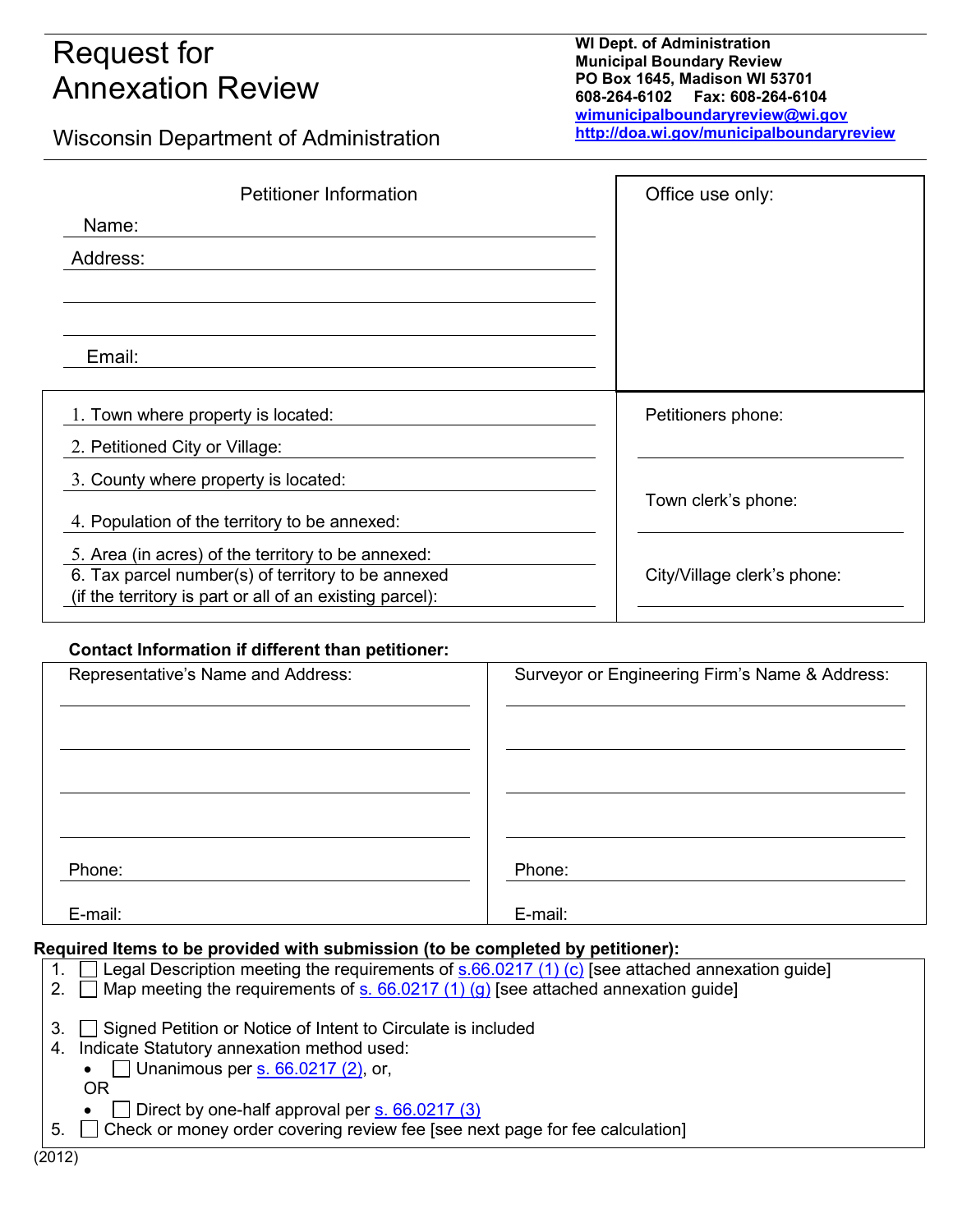## Annexation Review Fee Schedule

A Guide for Calculating the Fee Required by ss.16.53 (4) and 66.0217, Wis. Stats.

## **Required Fees**

There is an initial filing fee and a variable review fee

\$ **Initial Filing Fee** (required with the first submittal of all petitions) \$200 – 2 acres or less \$350 – 2.01 acres or more

\$ **Review Fee** (required with all annexation submittals except those that consist ONLY of road right-of-way)  $$200 - 2$  acres or less \$600 – 2.01 to 10 acres \$800 – 10.01 to 50 acres \$1,000 – 50.01 to 100 acres \$1,400 – 100.01 to 200 acres \$2,000 – 200.01 to 500 acres \$4,000 – Over 500 acres

\$ **TOTAL FEE DUE (Add the Filing Fee to the Review Fee)**

| Attach check or money order here, payable to: Department of Administration                                      |  |  |  |
|-----------------------------------------------------------------------------------------------------------------|--|--|--|
| THE DEPARTMENT WILL NOT PROCESS<br>AN ANNEXATION PETITION THAT IS NOT ACCOMPANIED<br>BY THE REQUIRED FEE.       |  |  |  |
| THE DEPARTMENT'S 20-DAY STATUTORY REVIEW PERIOD<br><b>COMMENCES UPON RECEIPT OF THE PETITION AND REVIEW FEE</b> |  |  |  |
| Shaded Area for Office Use Only                                                                                 |  |  |  |
| Date fee received:                                                                                              |  |  |  |
| <b>Check Number:</b>                                                                                            |  |  |  |
| <b>Check Date:</b>                                                                                              |  |  |  |
| Amount:                                                                                                         |  |  |  |